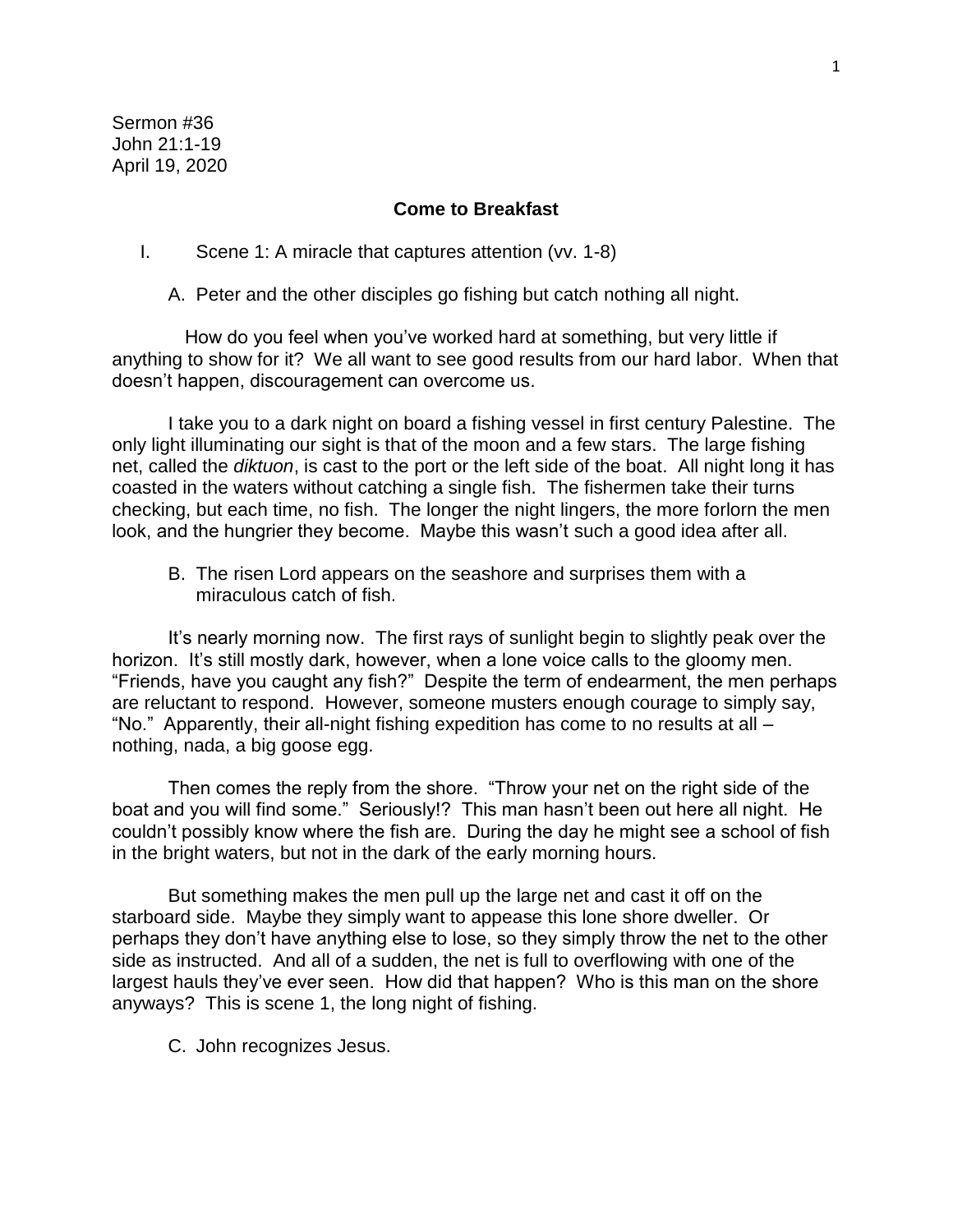Yes, this is the story of Jesus and his disciples at the Sea of Galilee, at the very end of John's gospel, chapter 21, the epilogue, as it is called. The first two resurrection scenes where Jesus appears to Mary Magdalene and then to the disciples have already occurred in the previous chapter. This could be the second or third week after Jesus' resurrection. Peter has come up with the brilliant idea to return to Galilee and go fishing. Six other disciples tag alone with him. Perhaps in a time of grief and uncertainty, returning to something familiar is a good psychological relief.

But when they couldn't catch anything all night, Jesus performs a miracle where the haul of fish is too large to be towed on board even. At that moment, John, the disciple whom Jesus loved, takes the first step. He understands the identity of the man when no one else recognizes him. "It is the Lord!" he declares to Simon Peter. Peter, likewise, true to character, puts on his outer garment and jumps into the water. No matter what the others think, he must see Jesus. Peter is taking the first step in response to Jesus' miracle. He denied his Lord once, but not this time; no, never again.

D. Peter takes the first step by swimming to shore.

So, Peter swims to shore, coming out sopping wet from head to toe. The others in the boat haul in the large catch of fish. Now, all are standing there, no one daring to say a word, they know who this man is.

A warm crackling fire and the smell of a few roasted fish and some bread are a warm welcome to anyone, but even more so to tired, famished, and discouraged fishermen. "Bring some of the fish you have caught," Jesus says to them. He's no longer the stranger on the shore with a bright idea. He's now the one who is calling them to breakfast with the master. They need this breakfast in more ways than one.

Before we journey on, let's stop and review our own lives. Do we need this warm invitation today as well? Do we need a breakfast with the master? What has been worrying you in these days? Maybe you are just a little too stir crazy and are ready to get back to life as normal after these coronavirus days. Or perhaps it is something deeper than that, the worry about a job or the loss of one. Your income is not matching the bills that are lining up on your dining-room table. Or a loved one is alone in the hospital somewhere and you can't even visit them. You worry also about the overall state of our country and world, where people are still getting sick and dying. Deeper still, there are some emotional and spiritual issues weighing on you and you are not even aware of them – but they affect you, and deeply. And you need a stronger prayer and devotional life.

Whatever the need or the difficulty, Jesus has prepared a breakfast for you. He invites you to "Come and have breakfast" with him, the title of this sermon. Tired, weary disciples needed a warm breakfast with Jesus and so do we. This leads us to scene 2, the breakfast scene itself.

II. Scene 2: A breakfast for tired, hungry, and discouraged disciples (vv. 9-14)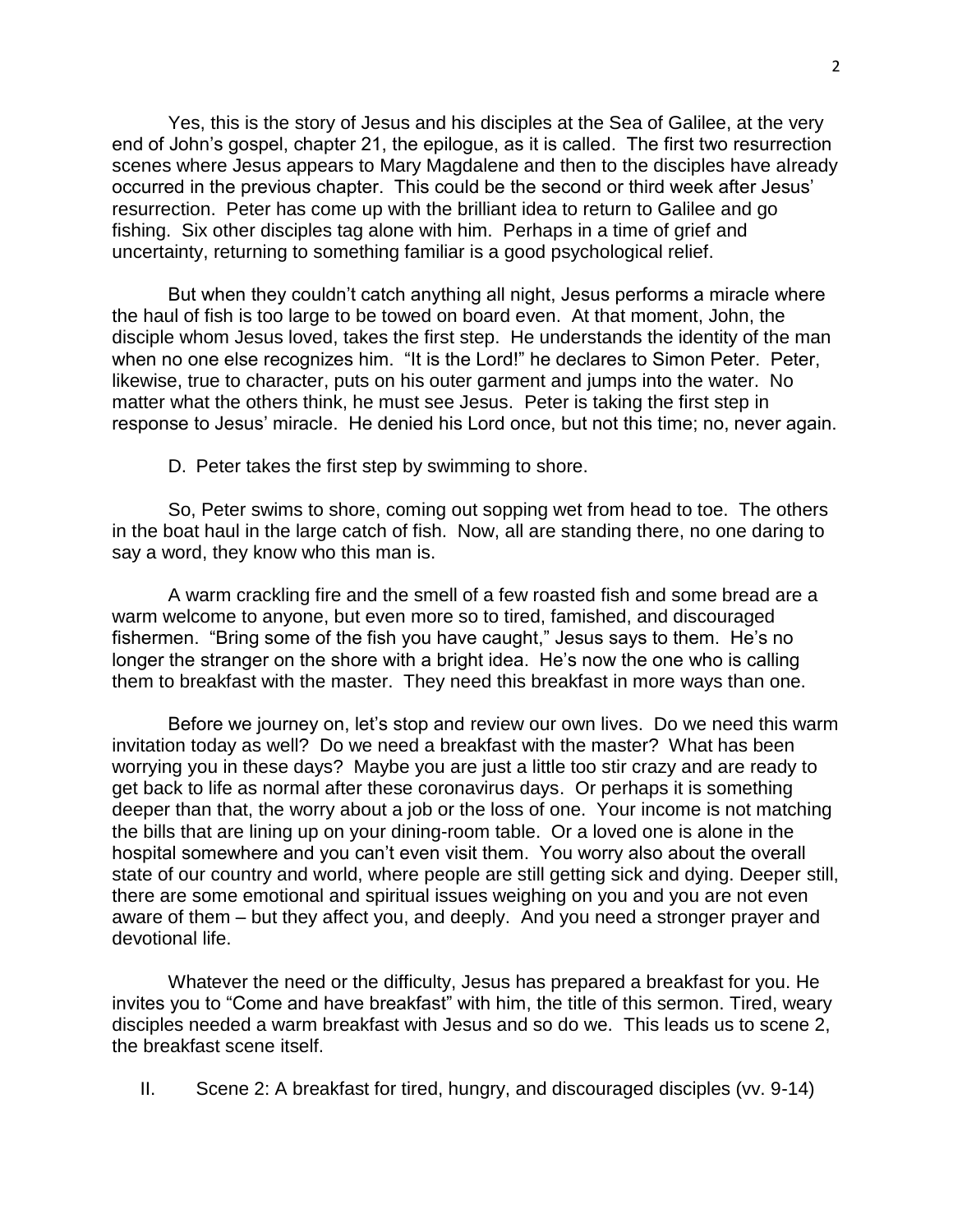A. Jesus prepares a breakfast for his disciples.

So, what happens at this breakfast? What does Jesus say or do on this third resurrection appearance with his disciples? Why does he even appear at this moment in this way? We certainly can see that Jesus loves to break into the mundane, everyday life situations of his followers. Be careful, he might actually come to your breakfast anytime now. Cornflakes and Captain Crunch might get a little more exciting tomorrow. He might pour a bowl for himself. Or maybe he'll bring some fried fish and a few loaves of bread with him. What's really happening at Jesus' breakfast? Is this more than just a warm meal for weary fishermen?

B. Tired, discouraged men find healing and restoration.

Healing and restoration are taking place here at the shore side breakfast. Forgiveness is in abundant supply. Smiles are seen and laughter is heard. Jesus is with his disciples again. He is with us, where he enjoys being. He's listening to what's on your mind and my heart today. How much better we feel being with the master. He hears your concerns about your family and loved ones, your job, and the financial situation. All of a sudden, you feel like reading his Word again and praying more fervently. It all happens at the table of grace.

This is Christian community at its best, just as we've already seen at the foot of the cross with Mary being united with John her new son in Christ. And all the disciples are united with their risen Lord. We are all one family here at the seashore breakfast.

Over the years the family breakfast has grown. It now includes men, women, children from all ages and all societies around the world. At this breakfast table there is no animosity. No one is any greater or lesser than anyone else. There are not special titles or degrees. No one is discriminated against. No one is misunderstood or slighted. All are accepted, loved, appreciated, forgiven, restored and renewed. Failure is turned into faithfulness. No one takes advantage of each other. No ethnicity is greater than another; no racism, bigotry, anger, jealousy, or factions are found at Jesus' table. There is nothing impure or unrighteous here. You can let your hair down, be yourself, enjoy his presence and that of everyone else. This is what we have all longed for. Our relationship with the breakfast maker, and our relationship with the true family of God from all nations is our biggest unfulfilled desire today.

But before it is all over, a series of questions must be asked. They are asked of all disciples, but of one in particular.

- III. Scene 3: A recommitment to follow Christ and feed his sheep (vv. 15-19)
	- A. A recommissioning to mission is taking place.

The breakfast is pretty much over. Some may still be eating the last bites of fish or bread while washing it down with seawater. Some may be bringing in the rest of the